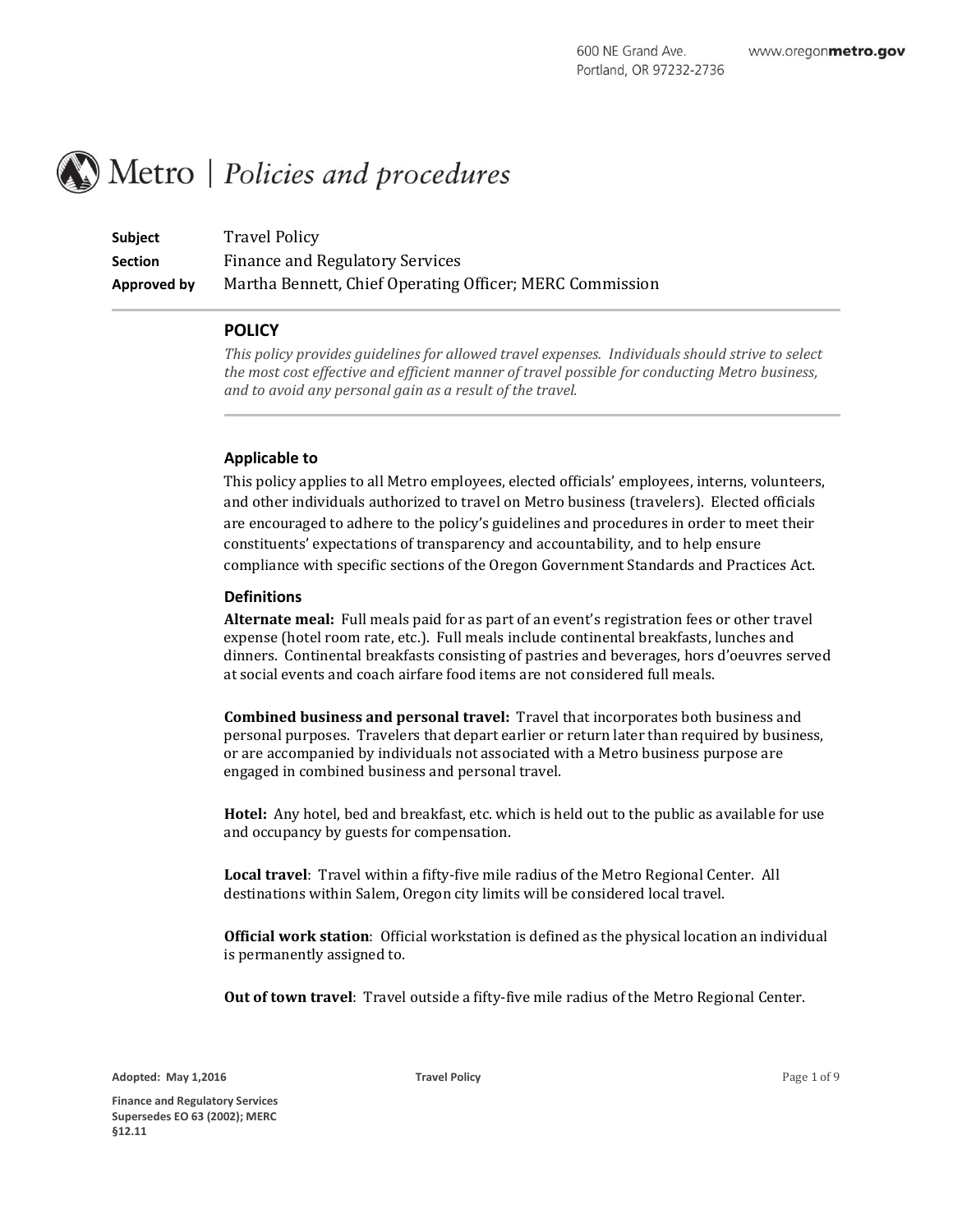**Travel status**: An individual is on travel status from the time they start from and return to their official workstation or place of residence or other specified location as appropriate to the travel situation.

## **Guidelines**

- 1. Exceptions to the provisions of this policy may be made on a case by case basis to meet unusual or unexpected circumstances. Exceptions must be supported by written documentation explaining the policy exceptions, and signed by the individual assigned approval authority.
- 2. Individuals assigned approval authority may, at their discretion, impose stricter guidelines than outlined in this policy for travel conducted by their staff in order to meet program goals or budgetary constraints. The stricter guidelines should be imposed consistently in order to avoid actual or perceived inequities.
- 3. For personnel with disabilities, Metro will provide reasonable accommodations during travel on Metro business. Decisions regarding specific situations not addressed by this policy shall be made by the individual assigned approval authority, in consultation with Human Resources, and shall be documented in writing.
- 4. Travel expenses listed below are allowed provided they are properly authorized, are reasonable and necessary for conducting Metro business and sufficient funds are available within the appropriate budget. Variations to business travel arrangements due to combined business and personal travel are addressed in Appendix A.
- 5. Metro reserves the right to seek reimbursement from individuals incurring travel expenses determined to be lavish or inappropriate by the authorized approver.
- 6. For local travel, travelers are strongly encouraged to use public transit or fleet vehicles whenever possible. Travelers going to the same destination should share fleet or personal vehicles whenever possible.
- 7. Employees will be required to provide documentation and receipts for travel-related expenses as noted below. Employees are encouraged to request travel advances to pay for per diem expenses rather than using procurement cards.

**Allowed Expenses - Local Travel Public transit:** Metro will pay public transit fees.

**Metro fleet vehicles:** Metro fleet vehicles are available for local travel subject to the standard policies governing their use, including Metro's Driving and Vehicle Use Policy.

**Adopted: May 1, 2016 Travel Policy** Page 2 of 9 **Individual's personal vehicle:** Metro will reimburse individuals for use of their personal vehicles when accessing public transit or use of Metro fleet vehicles is impractical. The reimbursement will be based on the trip's mileage and the IRS standard mileage rate. Mileage will be determined based upon the most direct travel route to and from the business destination and the traveler's official work station. If the traveler has approval to leave from their residence or other location rather that their official workstation, mileage will be calculated based upon the lesser of the distance to and from the business destination and the traveler's official work station or the other approved location. Metro will not pay for mileage costs associated with an individual's normal commute. Metro will pay parking expenses for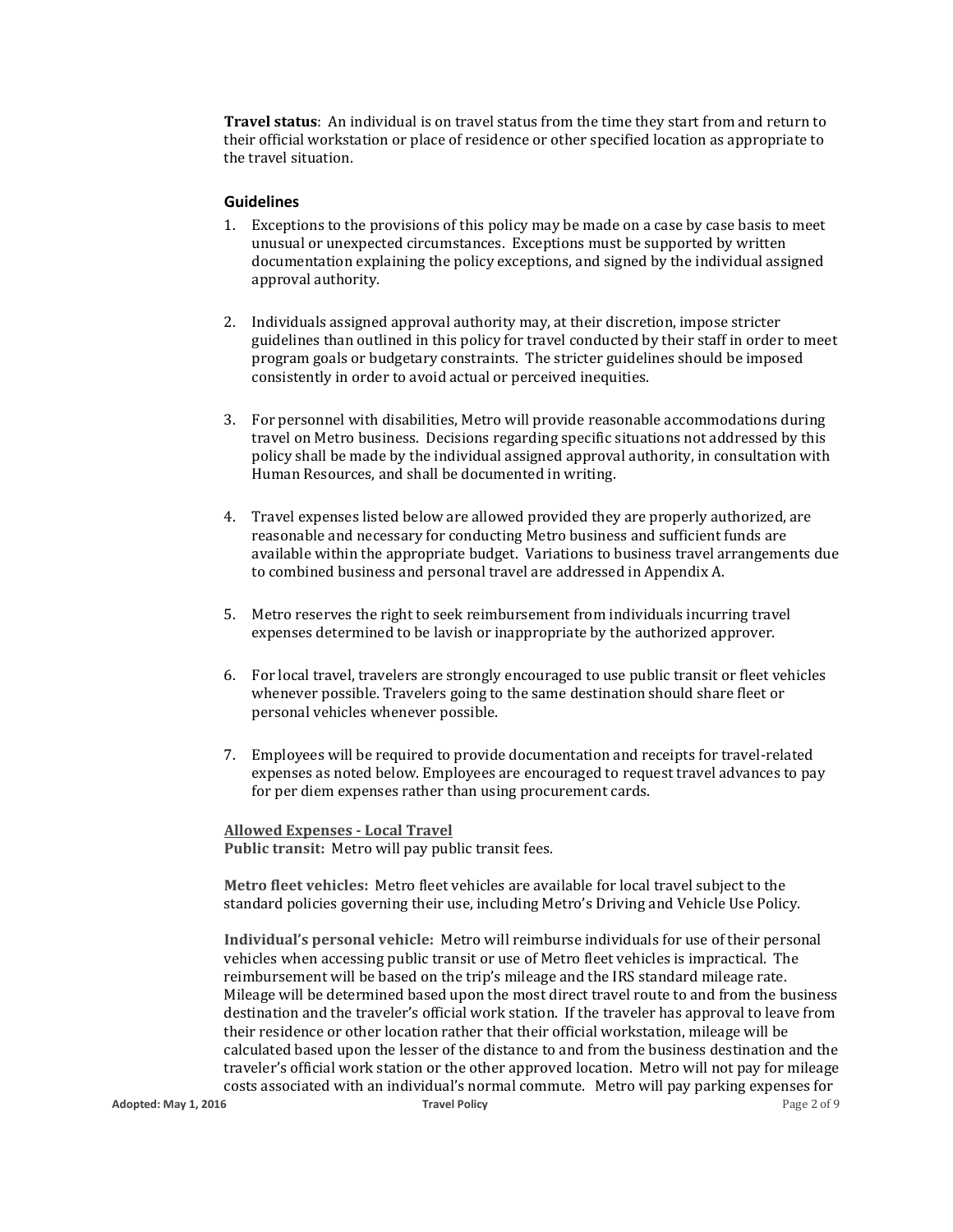the traveler's personal vehicle. Drivers must comply with Metro's Driving and Vehicle Use Policy when on Metro business.

Required documentation: Support for mileage claimed (direct route mileage per an internet website).

**Parking:** Metro will pay parking expenses for the traveler's fleet or personal vehicle.

Required documentation: Parking receipts or invoices, unless unavailable.

**Registration fees:** Metro will pay for individuals to attend professional conferences and seminars relevant to Metro business.

Required documentation: A copy of the event's registration form and daily agenda.

**Meals:** Metro does not provide meal allowances for local travel other than any meal costs that may be included in registration fees of conferences or similar events.

#### **Allowed Expenses - Out of Town Travel**

**Air transportation:** Metro will provide coach class airfare. Airfare includes additional costs for checked bags not covered in the base airfare. Additional costs for checked bags paid for by Metro are subject to the following limitations:

- Bags containing personal items: Limit of one bag for every five (5) working days of travel
- Bags containing items for conducting Metro business: As necessary with appropriate pre-approval.

Air fares vary widely depending on travel dates and departure times, routes flown, booking dates and whether or not the fares are subject to change or refund. Travelers should arrange to fly the most cost-effective and efficient direct route available for the departure and return dates and times required to conduct Metro business.

Required documentation: Airline confirmations, original receipts or similar documentation for all airfare expenses.

**Rail transportation:** Metro will provide coach class rail fare up to an amount equal to the most cost effective and efficient direct route airfare for the same destination. Rail travel should be booked using the most direct route available for the departure and return dates and times required to conduct Metro business.

Required documentation: Rail confirmations, original receipts or similar documentation for all rail fare expenses.

**Metro fleet vehicle**: Metro fleet vehicles are available for out of town travel following the guidelines outlined above in the **Local Travel – Metro fleet vehicle** section of this policy.

**Individual's personal vehicle:** Metro will provide reimbursement following the guidelines outlined above in the **Local Travel** - Individual's personal vehicle section of this policy. Note: Mileage reimbursements may not exceed the amount of the most cost effective and efficient direct route airfare for the same destination.

**Adopted: May 1, 2016 Travel Policy** Page 3 of 9 **Ground transportation:** Metro will cover the expense of transportation (airport shuttles, taxis, etc.) between the traveler's official work station and departure point, or airport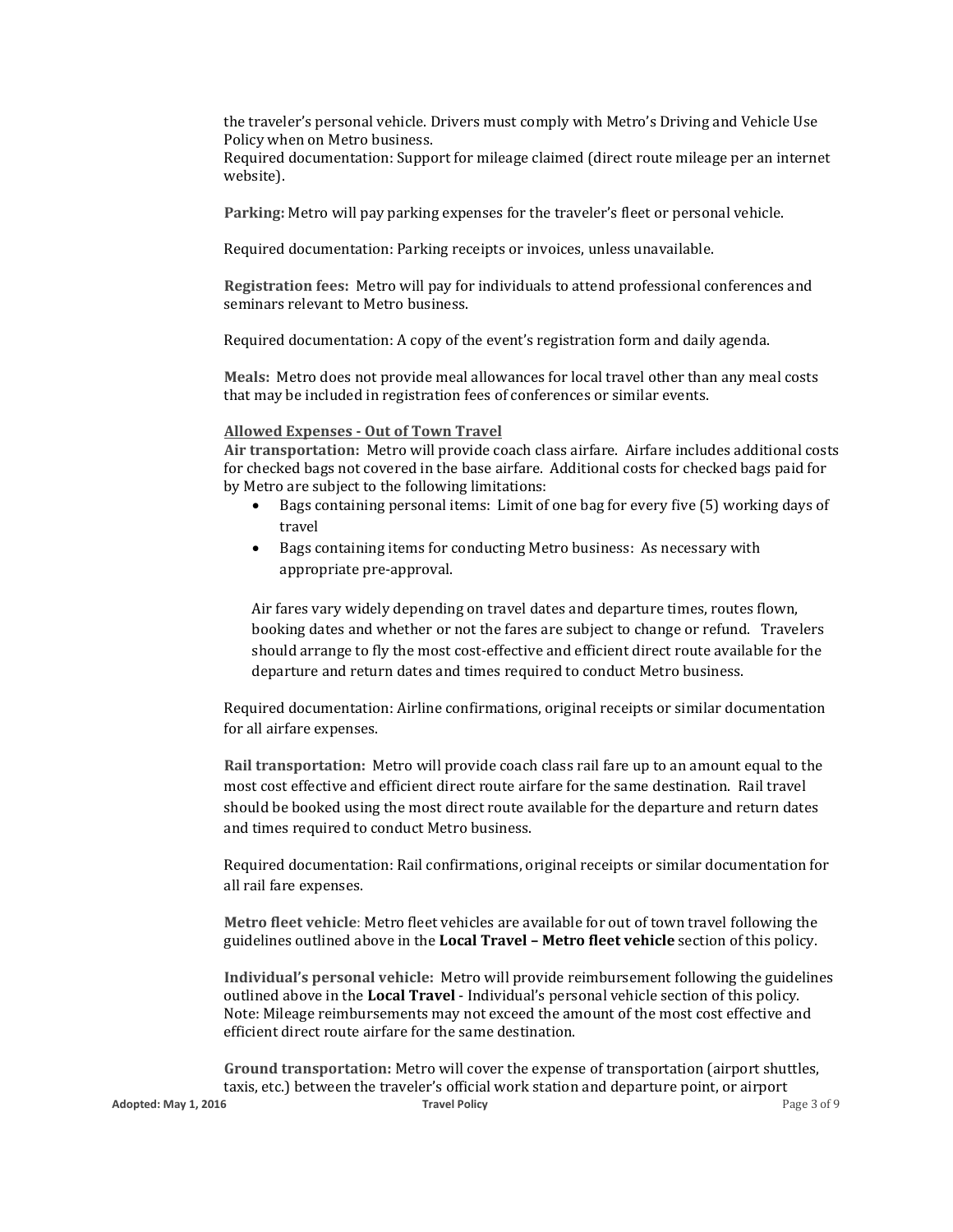economy lot parking expenses for the traveler's fleet or personal vehicle. If the traveler has approval to leave from their residence or other location rather that their official workstation, Metro will cover ground transportation expenses based upon the cost of travel to and from the traveler's official work station and departure point. Metro encourages all travelers to consider public transit options for traveling to and from departure points and destinations. Travelers should evaluate access, cost, and personal safety in reaching their decision.

Metro will cover transportation expenses incurred at destination (hotel shuttles, rental cars, etc.). Rental vehicles should be compact class or smaller unless the business purpose of the trip requires a larger vehicle.

Required documentation: Original receipts for all ground transportation expenses (i.e.: each taxi ride, shuttle fare, etc.).

**Lodging:** Metro will provide lodging for each day of travel when an overnight stay is necessary to conduct Metro business. All lodging expenses paid by Metro must be incurred at a hotel, and will be based on the actual single occupancy rate of the hotel. Should Metro staff share a hotel room, however, the double occupancy rate will be paid by Metro. Whenever possible, travelers should provide the hotel with a completed Government Tax on Occupancy of Hotel and Motel Rooms Exemption Certificate in order to preclude the tax assessment.

Metro reserves the right to deny payment of any portion of lodging expenses greater than the standard per diem allowance (found at www.gsa.gov) for a hotel in the same city. Metro, however, may allow higher cost lodging based upon mitigating factors including proximity of the selected hotel to the location where Metro business will be conducted, the availability and cost of public transportation between the business location and other lower cost hotels, and traveler safety.

Individuals will be required to provide original itemized hotel bills detailing room charges, taxes, and additional charges for all lodging expenses.

**Registration fees:** Metro will pay for individuals to attend professional conferences and seminars relevant to Metro business. Individuals will be required to provide a copy of the event's registration form and daily agenda.

**Meals:** Metro provides per diem meal allowances for out of town travel. Individuals may choose between receiving meal allowances based on GSA per diem rates or actual meal costs. The method selected must be applied consistently for the entirety of each trip. Travelers are not allowed to receive a per diem allowance for some meals and actual cost for other meals on the same trip.

| Meal             | <b>Allowance</b>                          | Provided based upon following travel facts                    |
|------------------|-------------------------------------------|---------------------------------------------------------------|
| <b>Breakfast</b> | 25% of the<br>daily per<br>diem or actual | -Allowed day of departure if departing at or prior to 7:00 AM |
|                  |                                           | -Allowed each full day of travel                              |
|                  |                                           | - Allowed day of return if returning at or after 8:00 AM      |
| Lunch            | 25% of the<br>daily per<br>diem or actual | -Allowed day of departure if departing at or prior to 12:00   |
|                  |                                           | noon                                                          |
|                  |                                           | -Allowed each full day of travel                              |
|                  |                                           | - Allowed day of return if returning at or after 1:00 PM      |

Per Diem Meals allowances are provided based upon the following schedule: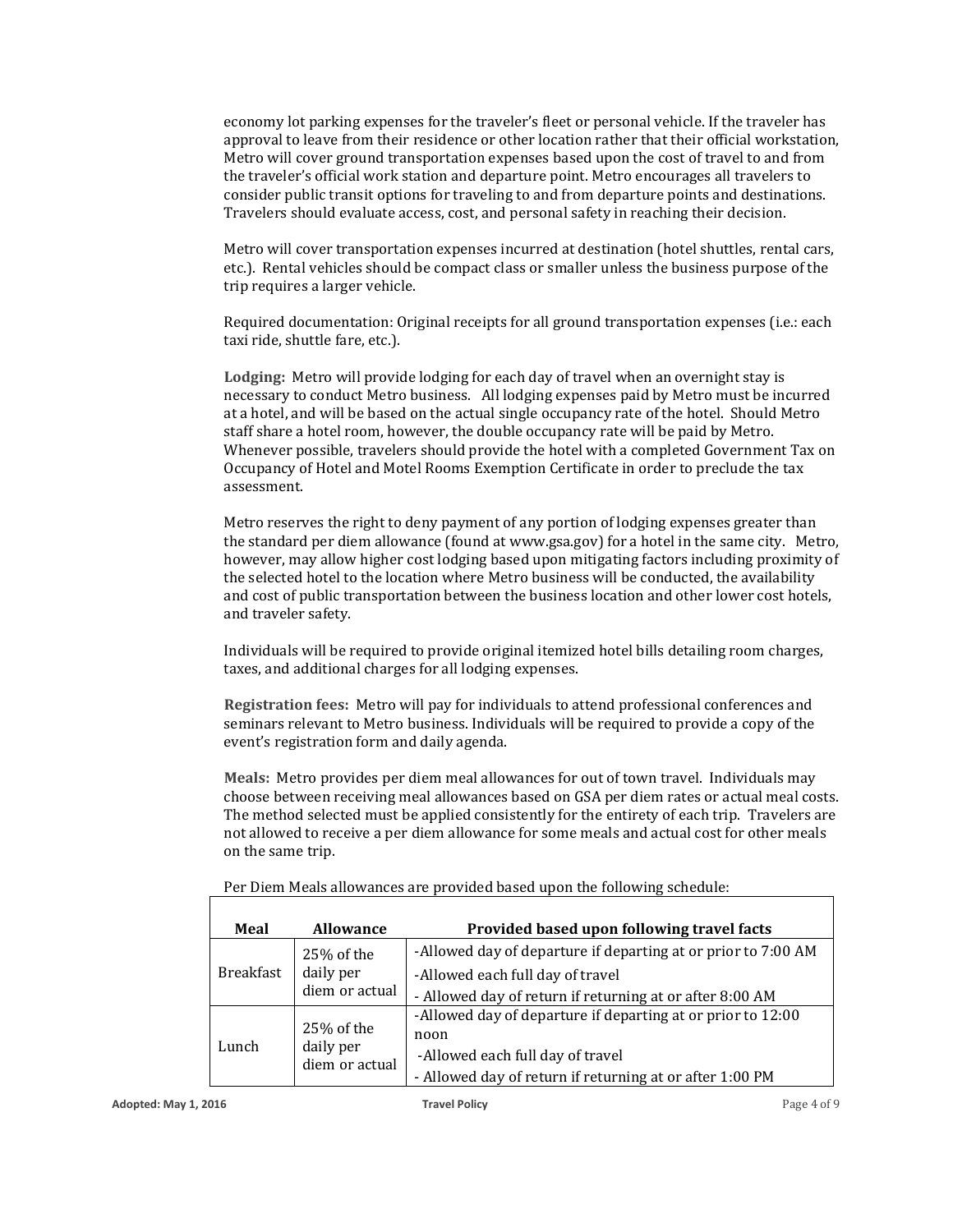| Dinner | 50% of the                  | -Allowed day of departure if departing at or prior to 6:00 PM |
|--------|-----------------------------|---------------------------------------------------------------|
|        | daily per<br>diem or actual | -Allowed each full day of travel                              |
|        |                             | - Allowed day of return if returning at or after 7:00 PM      |

The per diem meal allowances provided based upon the above schedule will be reduced for each meal provided the traveler through other expenses paid by Metro such as meals included in a conference registration.

When out of town travel does not require an overnight stay, per diem meal allowances will be provided based upon the following schedule:

| Meal             | <b>Allowance</b>                       | Provided based upon following travel facts                                                                          |
|------------------|----------------------------------------|---------------------------------------------------------------------------------------------------------------------|
| <b>Breakfast</b> | 25% of the daily per<br>diem or actual | Traveler on travel status two or more hours prior<br>to the beginning of their regularly scheduled work<br>shift    |
| Lunch            | none                                   | Traveler will provide own lunch unless cost of<br>meal included in conference or similar event<br>registration fees |
| Dinner           | 50% of the daily per<br>diem or actual | Traveler on travel status two or more hours after<br>the end of their regularly scheduled work shift                |

**Per Diem meal allowance**: The GSA per diem rates for various destinations can be viewed at [www.gsa.gov](http://www.gsa.gov/HP_01_Requested_perdiem) Individuals traveling to more than one location in a single day should use the per diem rate effective for the city where the night's lodging will be. The per diem rate used for the last day of travel should be the same as the prior day.

Required documentation: Receipts are not required for meal expenses when the per diem allowance is selected, although written evidence of the GSA per diem rate for the destination city is required.

**Actual meal expenses:** Gratuities for meal service up to 20% are allowed and should be included on the meal receipt.

Required documentation: Original itemized receipts for all actual meal expenses including up to 20% gratuity.

**The purchase of alcoholic beverages is never an allowed expense**. Due to business needs of the MERC Venues, the venue directors and General Manager of Visitor Venues are allowed to approve and submit a list of positions annually that are eligible to expense full client entertainment expenses consistent with the Drug and Alcohol Use Policy and Appendix A: Business Development Waiver.

**Personal telephone calls:** Metro will provide travelers without access to a personal cell phone, an allowance for personal telephone calls up to a maximum of \$10.00 per eligible day. Eligible days include the day of departure and every other subsequent full day of travel. No allowance is made for the final (returning) day of travel. No allowance will be provided for minutes used on any personal cell phone.

Required documentation: Original itemized hotel bills or telecommunications invoices for all personal telephone call expenses reported.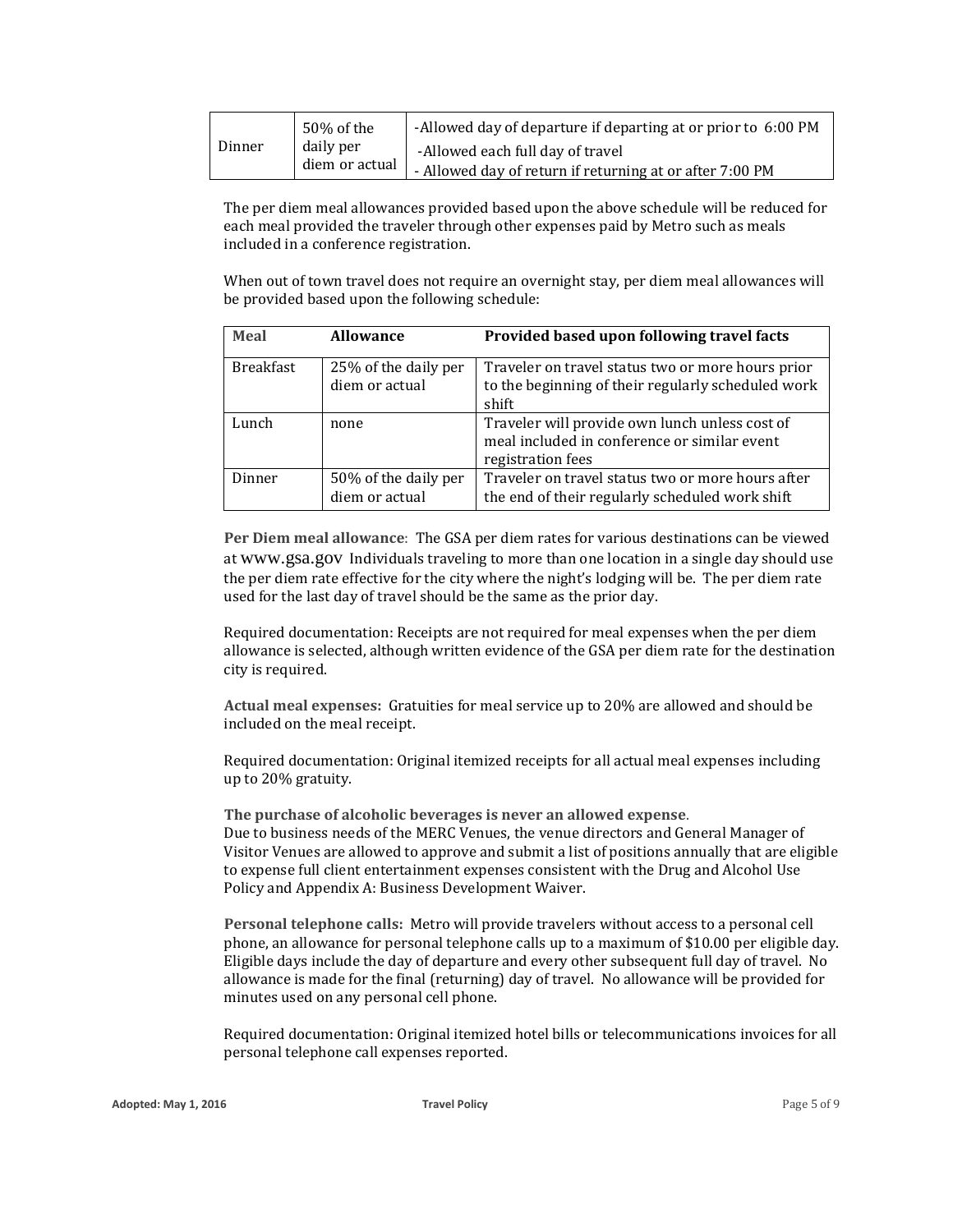**Internet access:** Metro will pay the costs of travelers' internet access for reasonable time necessary to conduct Metro business. When long distance telephone fees are bundled with the internet access fees, no additional allowance will be provided for personal telephone calls. No allowance will be provided for internet access minutes on any personal data device unless the traveler has approval to use personal data device for work related purposes.

Required documentation: Original itemized hotel bills detailing internet access fees not included in the standard room rate.

## **Related Topics:**

**Lost receipts:** In limited circumstances, after reasonable efforts to obtain duplicate receipts or invoices have been made by the traveler, authorized approvers may allow the reporting of travel expenses without the required documentation. Metro reserves the right to deny payment for any travel expenses not properly supported by invoices and receipts. Employees will need to submit a lost receipt form.

**Shared meal expenses:** A traveler reporting shared meal expenses is required to include the names of all Metro staff present at the meal on their Detailed Travel Expense Report. Other Metro individuals present at the meal should exercise care to not erroneously report a per diem meal allowance for the same meal in their Detailed Travel Expense Report.

**Metro travel agent:** Metro's designated travel agent is available to quote travelers the negotiated State government rates for travel expenses. Government rate airfares are fully refundable, and generally higher than standard coach airfare. The Metro travel agent will also quote individuals non-cancellable coach airfares. Agent contact information is available from the Accounting Division.

**Travel expenses paid or reimbursed by outside entities:** Individuals should exercise care that travel expenses paid or reimbursed by outside sources are necessary, in support of Metro's missions, in line with ethical rules and that the travel does not appear lavish or contain an element of personal gain. Such travel must be authorized and reported in accordance with this policy.

All travel costs paid by Metro, including any amounts reimbursed by outside entities, must be recorded as expenses, and thereby reductions to budgeted appropriations. Reimbursements of travel expenses received by Metro must be recorded as revenues, and should not be used to offset (reduce) travel expenses. Individuals are not allowed to receive travel expense reimbursements directly from outside sources for Metro travel expenses. Payments should be made directly to Metro. Certain federal agencies, however, will only reimburse travel expenses via ACH transactions to the bank account of the traveler, and these agencies will not deviate from their standard procedures. In all such instances, Metro staff should contact the Accounting Division and receive additional information on how to report these reimbursements and the related travel costs. Travel expenses for Metro individuals that are paid directly to vendors by outside entities will not be recognized as expenses by Metro.

#### **PROCEDURES**

**Travel authorization:** Individuals are required to receive written authorization prior to making travel arrangements by completing a Travel Authorization form. Individuals must attach documentation to the form that supports the estimated travel costs. Examples of appropriate documentation include pricing information from travel websites, airline and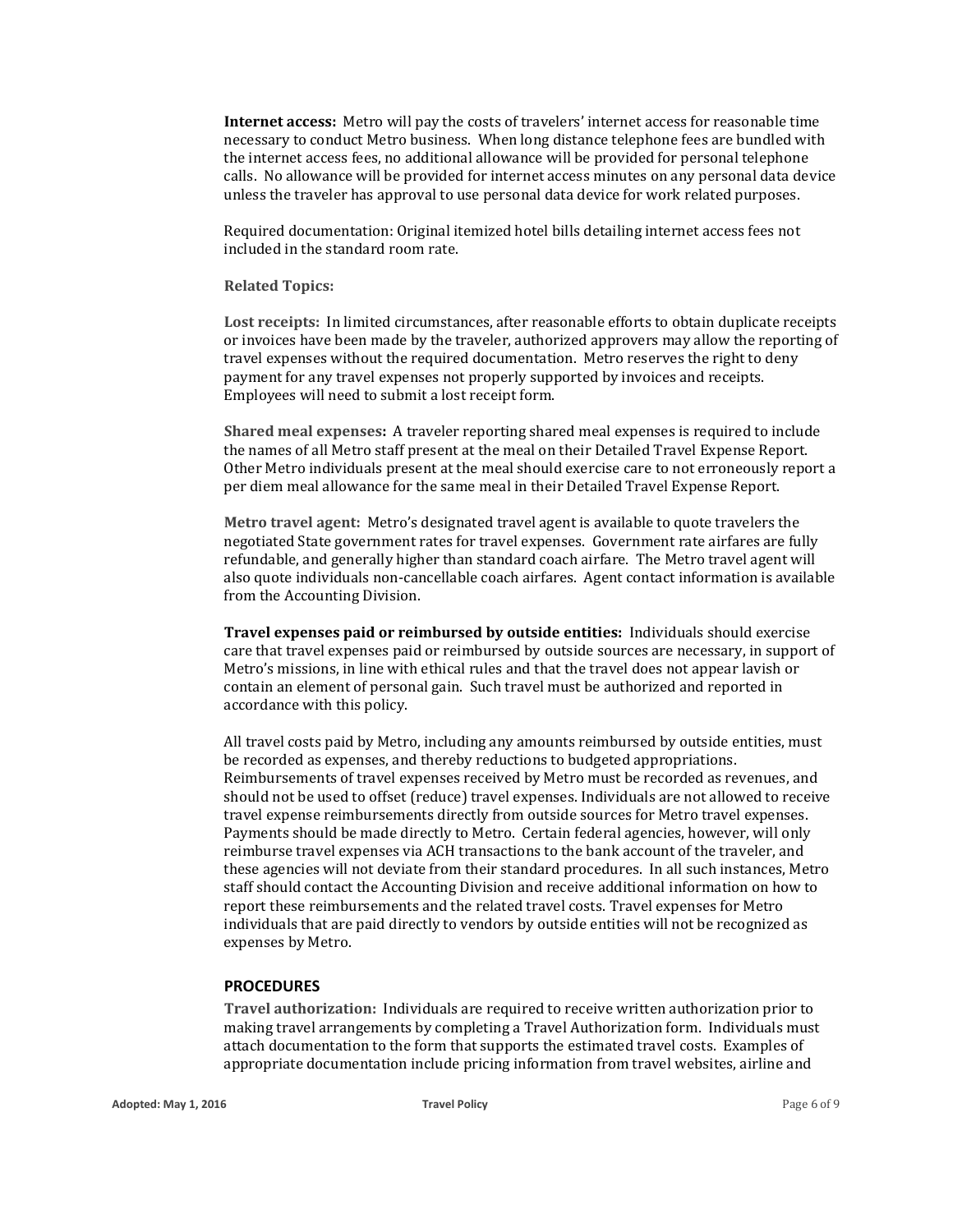hotel websites, etc. Travel Authorization forms must be reviewed, approved and signed by the traveler's authorized approver.

**Travel advance:** Metro will issue eligible individuals travel advances up to thirty days in advance of planned travel. Individuals are encouraged to request travel advances to pay for per diem expenses rather than using their procurement cards. Metro guidelines for providing travel advances are the same regardless of whether or not an individual has a procurement card:

 Individuals are eligible for travel advances up to the estimated per diem meal allowances and miscellaneous expenses, such as tips, normally paid with cash.

Individuals may request travel advances by completing the appropriate section of a Travel Authorization form. The Accounting Division will issue advance checks upon receipt of approved forms. Travel advances that are not accounted for on a Detailed Travel Expense form or returned to Metro will be added to the individual's taxable income.

**Payments:** Pre-authorized travel expenses may be paid for as follows:

- Metro travel agent: Travel booked through the Metro travel agent will be paid for by Metro.
- Metro check: Metro will make direct payments to vendors for travel expenses processed using standard Accounting Division procedures.
- Metro procurement cards: Individual and departmental procurement cards may be used to pay for travel expenses.
- Personal credit cards: Personal credit cards may be used to pay for travel expenses. However, Metro issued procurement cards are strongly recommended for travel expenses.
- Travel Advances: Individuals issued travel advances may use the cash received to pay for travel expenses.

**Subsequent reporting:** All travelers are required to report travel expenses within thirty days of the end of travel by completing a Detailed Travel Expense Report. Original receipts, hotel bills and other documents that substantiate actual expenses must be attached to the form and the traveler is required to personally sign the disclosure statements contained in the form. Unused travel advances are required to be returned by the traveler within sixty days of the end of travel. Detailed Travel Expense Reports must be reviewed, approved and signed by the traveler's authorized approver. Metro reserves the right to disallow any travel expenses not reported within thirty days of the fiscal year end.

# **Responsibilities**

Travelers:

- Familiarize yourself with Metro travel policies prior to planning or conducting travel.
- Complete Travel Authorization forms (and receive written authorization from the authorized approver) prior to executing travel arrangements.
- Drivers of personal or fleet vehicles must comply with Metro's Driving and Vehicle Use Policy.
- Retain all documents necessary to support travel expenses reported (airfare reservations/confirmations, hotel invoices, restaurant receipts, transportation invoices, etc.).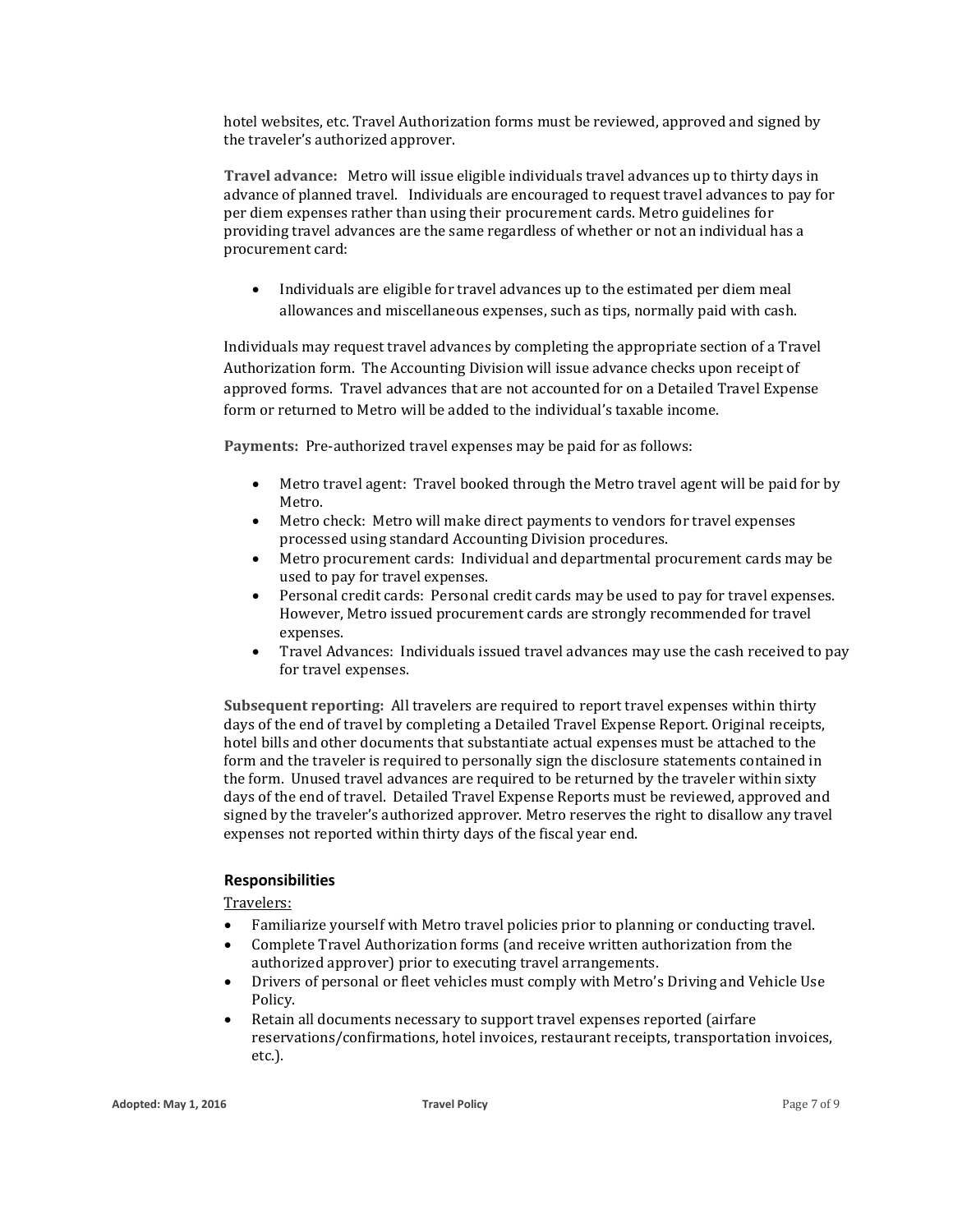- Complete a Detailed Travel Expense Report form no later than thirty days after the completion of travel. Include all required documentation and receipts.
- Return any unused travel advances no later than sixty days after the completion of travel.
- Personally sign the disclosure statements contained in the required forms, although you may obtain assistance from program travel coordinators in organizing documents and preparing required forms, the responsibilities outlined above reside with you.
- Additional travel research or booking of reservations required as a result of combined business and personal travel is your exclusive responsibility. Refer to Appendix A for specific information on combined business and personal travel.
- Receipt and use of marketing rewards and incentives, such as frequent flyer miles, is subject to Metro's Marketing Rewards and Rebates Policy.

## **Authorized approvers:**

- Confirm funds are available within the appropriate budget prior to approving Travel Authorization forms.
- Determine that travel expenses are reasonable and necessary for conducting Metro business.
- Resolve any significant variances between estimated travel expenses requested on the Travel Authorization form and the actual travel expenses reported on the subsequent Detailed Travel Expense Report.
- Review and, when appropriate, approve Travel Authorization forms and Detailed Travel Expense Reports submitted by assigned travelers.
- Review and approve annual reports on the use and cost savings associated with the redemption of travel awards reported by assigned travelers.

### **Accounting:**

- Process all travel advances, reimbursements and vendor payments.
- Notify Human Resources and traveler of any adjustment to wages for unreported and unreturned travel advances.
- Conduct periodic review of selected travel expense records designed to evaluate compliance with the provisions of this policy.
- Update travel policy documentation and forms.

**Appendix A- Combined Business and Personal Travel**

Individuals are allowed to combine business and personal travel plans subject to appropriate approval. Combined personal and business travel cannot exceed the cost of the business travel. Individuals will not be reimbursed more than amount for business travel for items such as—but not limited to—ground transportation, lodging, and meals. Any costs in excess of the business travel expenses must be paid for with the traveler's personal funds. Travelers must attach documentation to their Travel Authorization form that allows authorized approvers to determine both the business only travel costs and the combined business and personal travel costs.

#### **Specific Guidelines:**

**Air and rail transportation:** Metro will pay for airfare or rail fare up to the cost of the business only fare. If the business purpose of a trip is cancelled, Metro reserves the right to fully retain any residual value associated with non-refundable airfare, such as credit towards